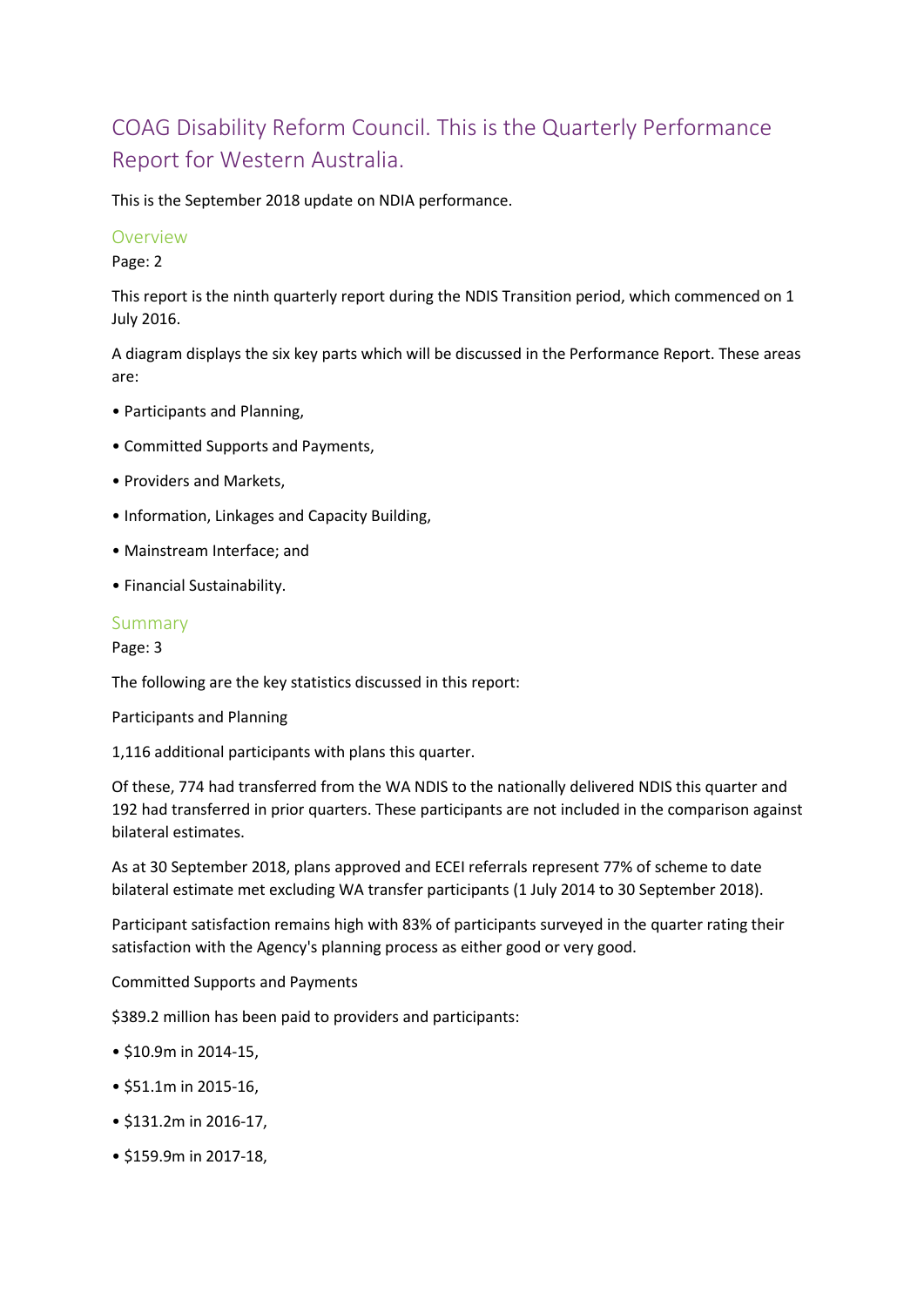• \$36.2m in 2018-19 to date.

Overall,

- 58% of committed supports were utilised in 2014-15,
- 73% in 2015-16,
- 78% in 2016-17,
- 74% in 2017-18.

The 2017-18 and 2018-19 experience is still emerging.

Providers and Markets

1,053 approved providers, an increase of less than 1% for the quarter.

33% of approved providers were active in Western Australia at 30 September 2018, and 67% were yet to have evidence of activity.

80-95% of payments made by the NDIA are received by 25% of providers.

20% of service providers are individual/sole traders.

Mainstream Interface

90% of active participants with a plan approved in 2018-19 Q1 access mainstream services.

# PART 1: Participants and Planning

Page: 4

As the transition phase to full scheme continues, the NDIS in Western Australia continues to grow with 1,116 additional participants with approved plans this quarter.

#### Summary

Page: 5

The NDIS is transitioning to full-scheme according to phasing schedules bilaterally agreed by State/Territory and Commonwealth governments.

The following are the key statistics on Participants and Planning:

4,452 access decisions in 2018-19 Q1 (including both access met and access not met)

1,116 initial plans approved in 2018-19 Q1

2 children with a confirmed ECEI gateway referral in 2018-19 Q1

77% of scheme to date bilateral estimate met excluding WA transfer participants (1 July 2014 – 30 September 2018)

#### Quarterly Intake

Page: 6

There are three charts. The first chart displays the number of participants with access met (Eligible) by Participant Entry point. The second chart displays the number of participants with approved plans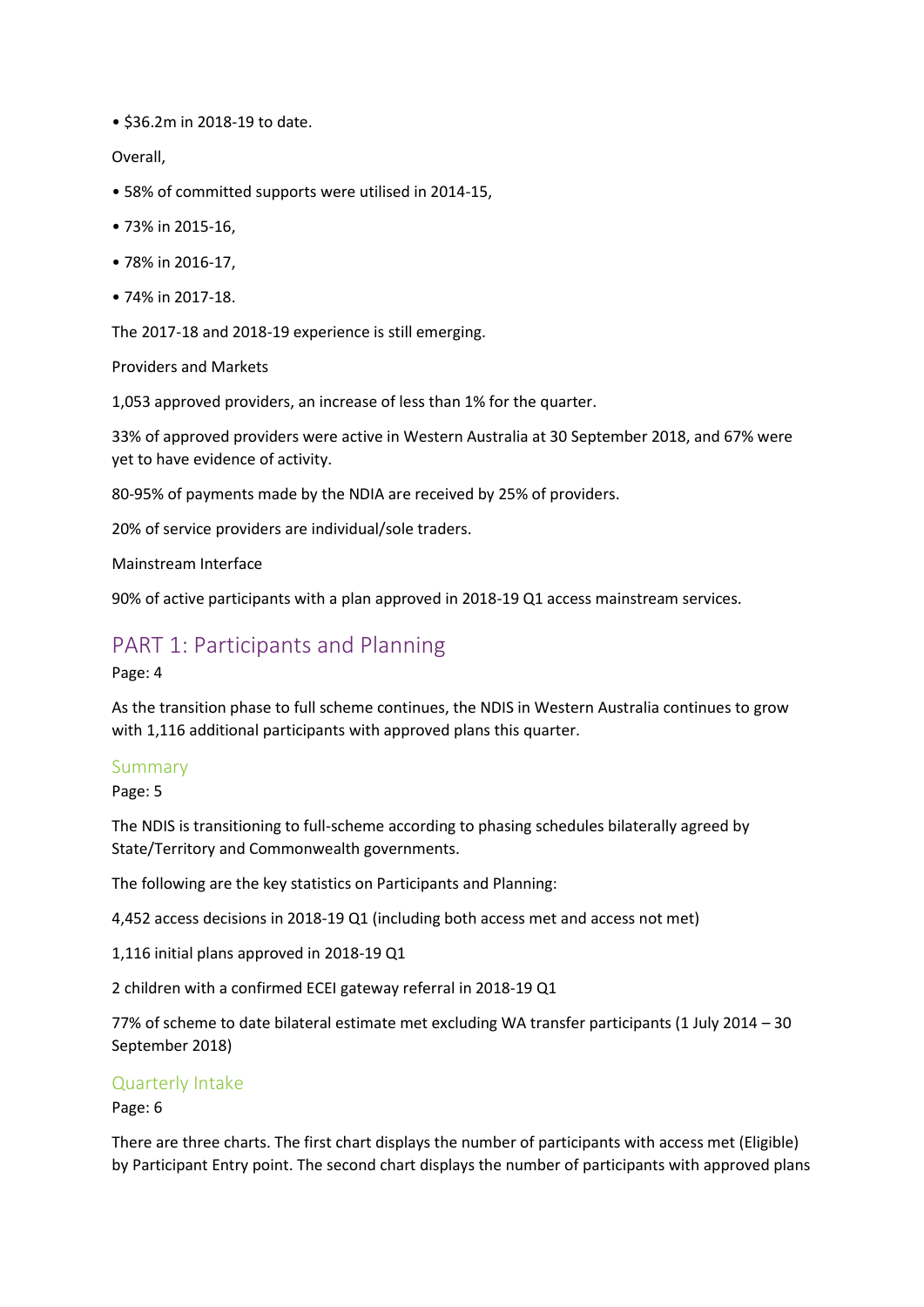by Participant Entry Point. The third chart displays the number of participants with approved plans by Participant Pathway Type.

#### 2018-19 Q1

Of the 4,040 participants deemed 'eligible' this quarter 68% entered from an existing State/Territory program.

Participants transferring from the WA NDIS are classified as existing State clients, Commonwealth clients or New depending on how they originally entered the WA scheme.

Of the 1,116 plan approvals this quarter, 63% had transitioned from an existing State/Territory program, 90% entered with a permanent disability.

The diagram displays the following key statistics on quarterly intake:

4,452 access decisions

4,040 access met

1116 plan approvals

2 ECEI

#### Quarterly Intake Detail

Page: 7

A chart displays the change in plan approvals between the current and previous quarter.

Plan approvals as at 30 September 2018

Plan approval numbers have increased from 4,508 at the end of 2017-18 Q4 to 5,624 by the end of 2018-19 Q1, an increase of 1,116 approvals.

As at 30 September 2018 there were 2 children with a confirmed ECEI referral bringing the total number to 5,626. Overall, 110 participants with approved plans have exited the Scheme.

In the quarter of 2018-19 Q1 there were 876 plan reviews. This figure relates to all participants who have entered the scheme.

#### Cumulative Position

Page: 8

There are two charts. The first chart displays the comparison between the cumulative plan approvals and the bilateral estimate per quarter. The second chart displays the number of plan approvals by participant referral pathway.

Plan approvals as at 30 Sep 2018

As at the end of 2018-19 Q1, the cumulative total number of participants receiving support was 5,626 (including 2 children supported through the ECEI gateway). Of these, 2,500 transitioned from an existing State/Territory program and 166 transitioned from an existing Commonwealth program.

Overall, since 1 July 2014, there have been 15,378 people with access decisions.

Cumulative position reporting is inclusive of trial participants for the reported period and represents participants who have or have had an approved plan.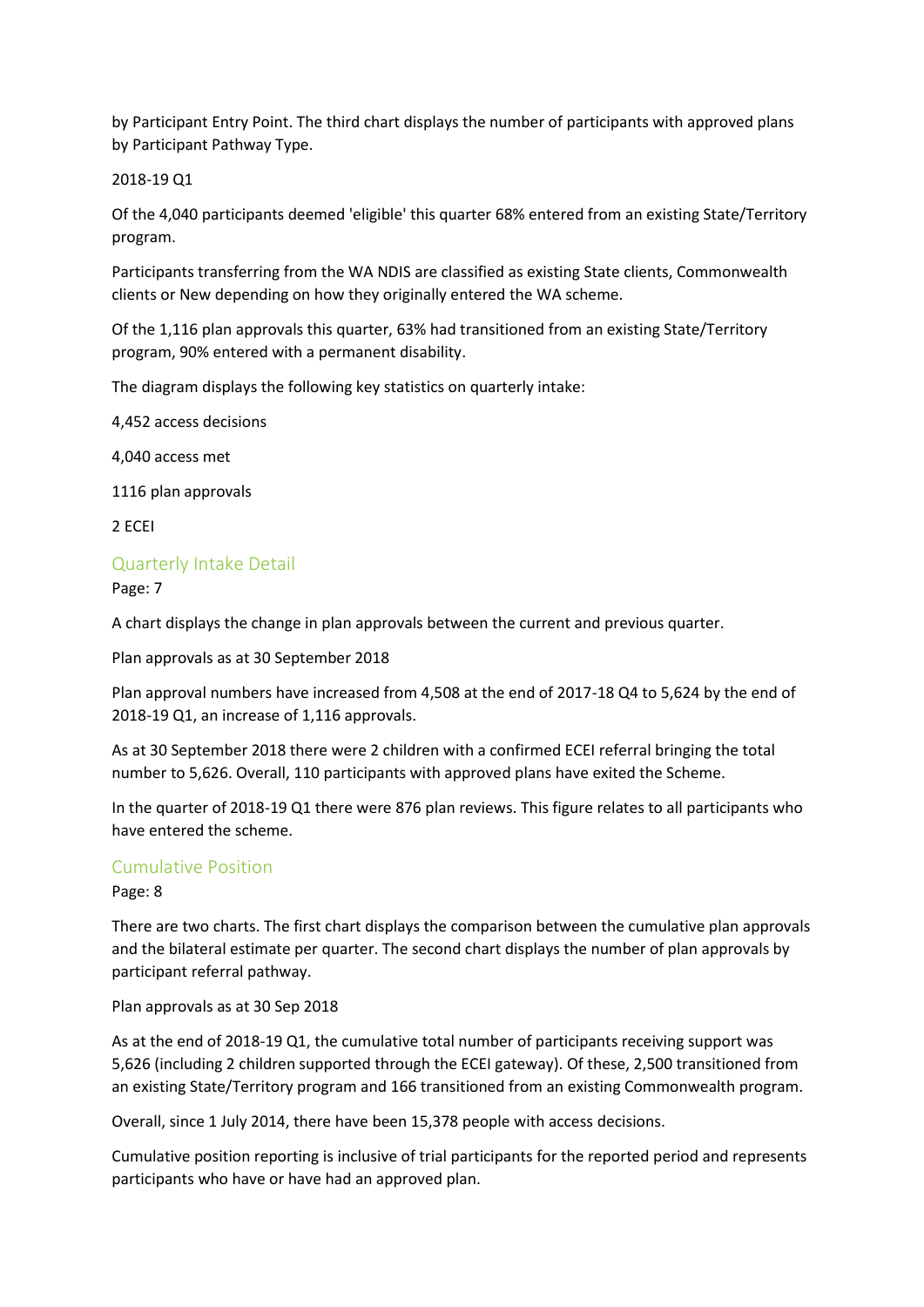The following are the key statistics on the cumulative position:

77% of scheme to date bilateral estimate met excluding WA transfer participants (1 July 2014 to 30 September 2018)

5,626 plan approvals to date; 5,626 including ECEI confirmed

Participant Profiles by Age Group

Page: 9

There are two charts. The first chart displays the number of participants with an approved plan by age group for the current quarter. The second chart displays the percentage of participants with an approved plan by the participant's age group. This chart compares the current quarter against all prior quarters.

Demographic profile of active participants with a plan approved in 2018-19 Q1, compared with plan approvals as at 30 June 2018, by age group.

Around 23% of participants entering in 2018-19 Q1 are aged 7 to 14 years. This compares with 27% in prior quarters.

Further, 17% of participants entering in 2018-19 Q1 are aged 0 to 6 years. This compares with 12% in prior quarters.

Note: The age eligibility requirements for the NDIS are based on the age as at the access request date. Participants with their initial plan approved aged 65+ have turned 65 since their access request was received.

## Participant Profiles by Disability Group

Page: 10

There are two charts. The first chart displays the number of participants with an approved plan by disability group for the current quarter. The second chart displays the percentage of participants with an approved plan by the participant's disability group. This chart compares the current quarter against all prior quarters.

Demographic profile of active participants with a plan approved in 2018-19 Q1, compared with plan approvals as at 30 June 2018, by disability group.

33% of participants entering in the quarter of 2018-19 Q1 have a primary disability group of Autism.

Note 1: Of the 284 active participants identified as having an intellectual disability, 27 (10%), have Down syndrome.

Note 2: Since 2017-18 Q1 Developmental Delay and Global Developmental Delay have been reported separately to the Intellectual Disability group.

## Participant Profiles by Level of Function

Page: 11

A chart displays the percentage of participants with an approved plan by the participant's level of function. This chart compares the current quarter against all prior quarters.

Demographic profile of active participants with a plan approved in 2018-19 Q1, compared with plan approvals as at 30 June 2018, by level of function.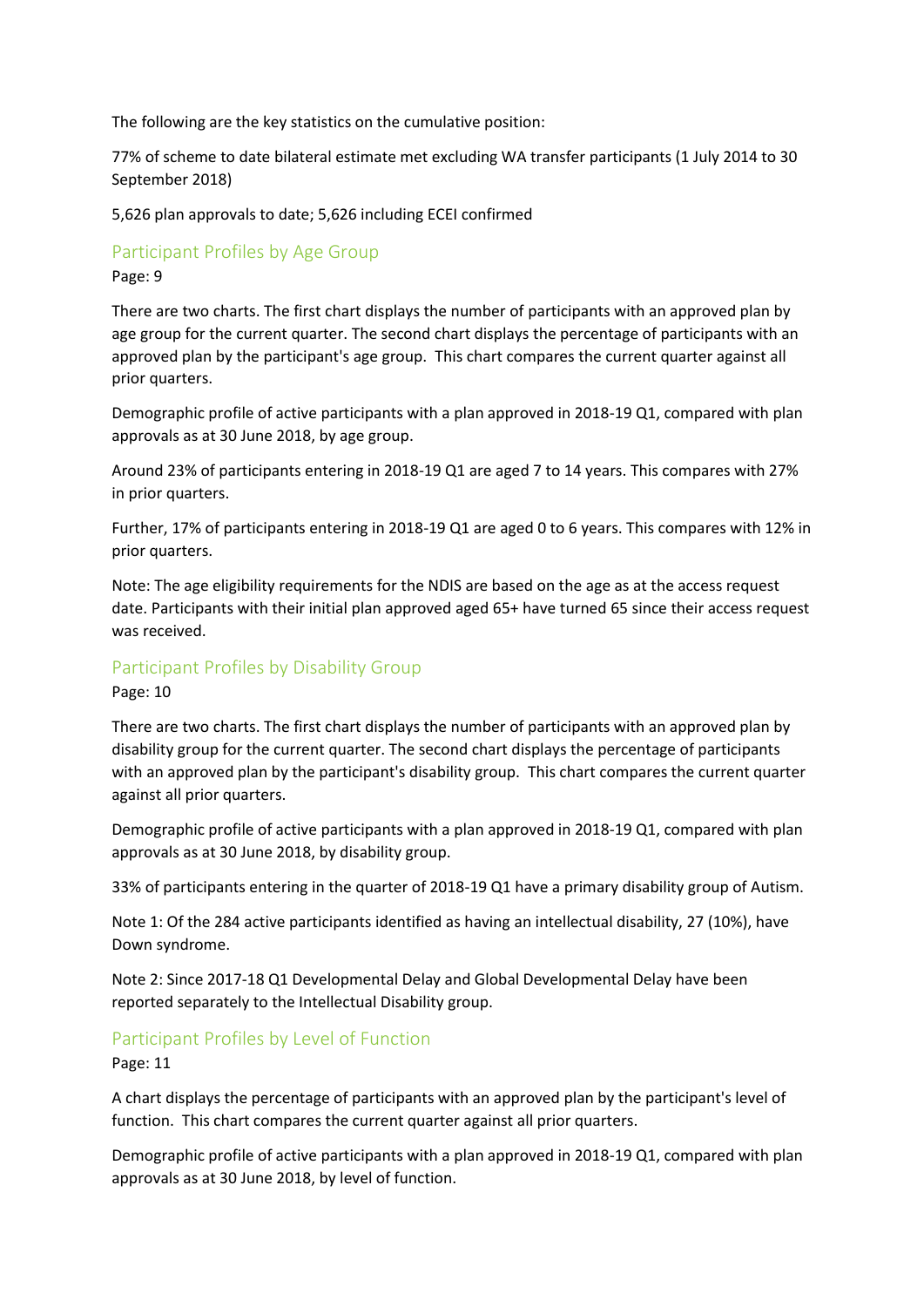For participants with a plan approval in the current quarter:

- 28% of active participants had a relatively high level of function
- 45% of active participants had a relatively moderate level of function
- 27% had a relatively low level of function

These relativities are within the NDIS participant population, and not comparable to the general population.

# Participant Profiles by Gender

Page: 12

The figure on the right displays the amount and percentage of participants with an approved plan per the participant's gender group. This figure compares the current quarter against all prior quarters.

Demographic profile of active participants with a plan approved in 2018-19 Q1, compared with plan approvals as at 30 June 2018, by gender.

The majority of participants are males.

Note: The higher than expected number of participants with an indeterminate gender in 2018-19 Q1 was due to data integrity issues. This is currently being investigated.

### Participant Profiles

Page: 13

There are three charts. The first chart displays the percentage of participants with an approved plan by the participant's Aboriginal & Torres-Strait Islander status. The second chart displays the percentage of participants with an approved plan by the participant's Young people in residential aged care status. The third chart displays the percentage of participants with an approved plan by the participant's Culturally and Linguistically Diverse status. All three charts compare the current quarter against all prior quarters.

Demographic profile of active participants with a plan approved in 2018-19 Q1, compared with plan approvals as at 30 June 2018.

Of the participants with a plan approved in 2018-19 Q1:

- 4.0% were Aboriginal or Torres Strait Islander, compared with 4.5% for prior periods.
- 0.1% were young people in residential aged care, compared with 0.6% for prior periods.
- 4.8% were culturally and linguistically diverse, compared with 7.3% for prior periods. "

The following are the key statistics for the current quarter on Aboriginal & Torres-Strait Islander status.

45 Aboriginal and Torres Strait Islander

1,044 Not Aboriginal and Torres Strait Islander

26 Not Stated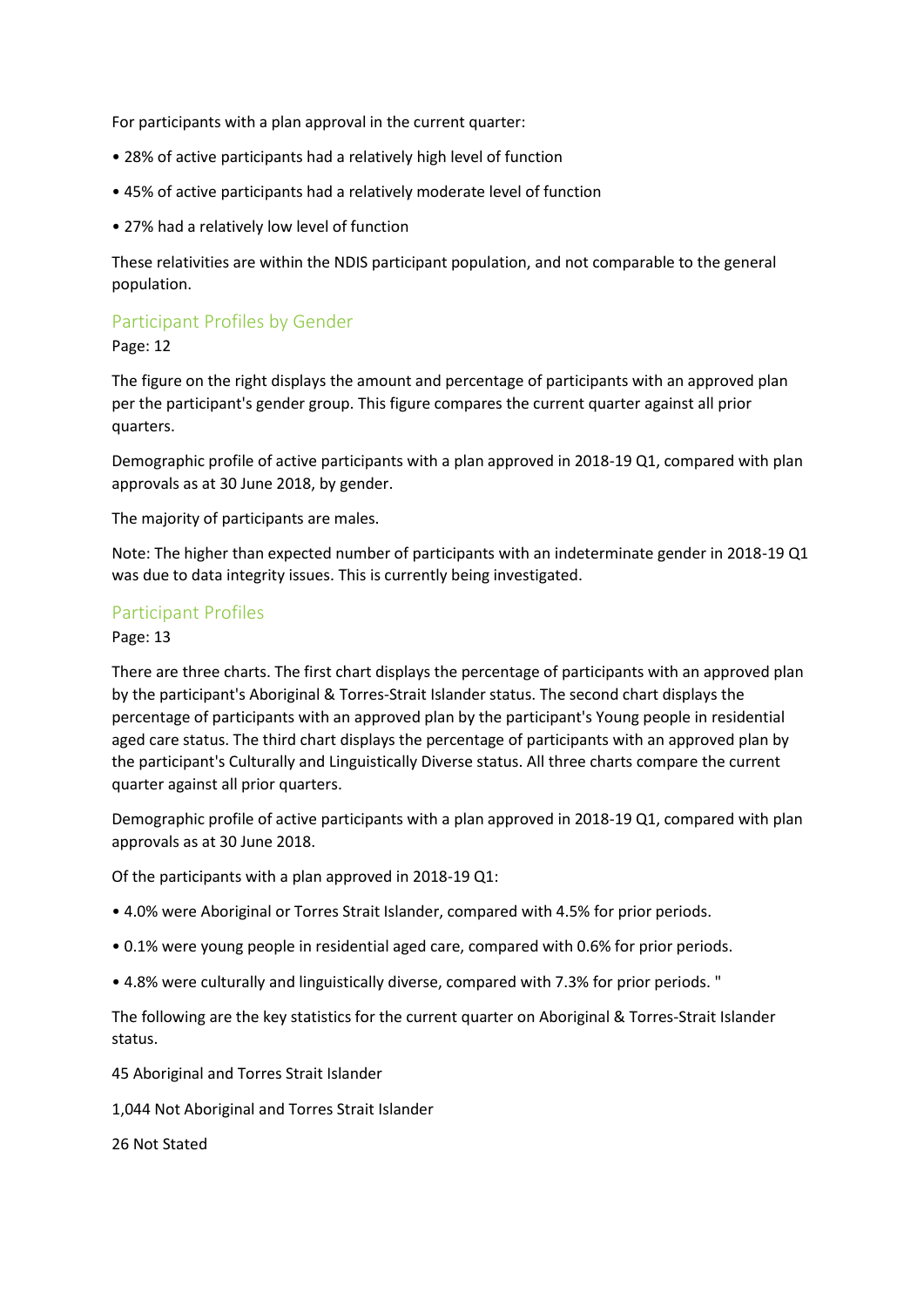The following are the key statistics for the current quarter on Young people in residential aged care status.

1 Young people in residential aged care

1,114 Young people not in residential aged care

The following are the key statistics for the current quarter on Culturally and Linguistically Diverse status.

53 Culturally and linguistically diverse

412 Not culturally and linguistically diverse

650 Not stated

Note: The higher than expected number of participants with a culturally and linguistically diverse status of 'Not stated' in 2018-19 Q1 was due to data integrity issues. This is currently being investigated.

### Plan Management Support Coordination

#### Page: 14

Two charts display the proportion of support coordination and plan management for participants. These charts compare the current quarter against all prior quarters.

The proportion of participants who are fully or partly self-managing their plan was lower in 2018-19 Q1 (27%), compared with prior quarters of transition (29%).

47% of participants who have had a plan approved in 2018-19 Q1 have support coordination in their plan, compared to 68% in prior quarters of transition.

#### Plan Activation

Page: 15

Two charts display the proportion of the duration to activate plans. These charts compare plans approved in 2017-18 Q3, against plans approved in prior quarters.

Plan activation refers to the amount of time between plan approval and the commencement of the participant receiving support.

The percentage of plans activated within 90 days of approval were:

- 79% of plans approved in prior quarters
- 85% of plans approved in 2017-18 Q3.

Plan activation can only be approximated using data on payments. As there is a lag between when support is provided and payments made, these statistics are likely to be conservative. That is, it is likely that plan activation is faster than presented. Further, in-kind supports have been excluded from the calculation, which further contributes to the conservative figures.

Note: Plans approved after the end of 2017-18 Q3 have been excluded from the charts. They are relatively new and it is too early to examine their durations to activation.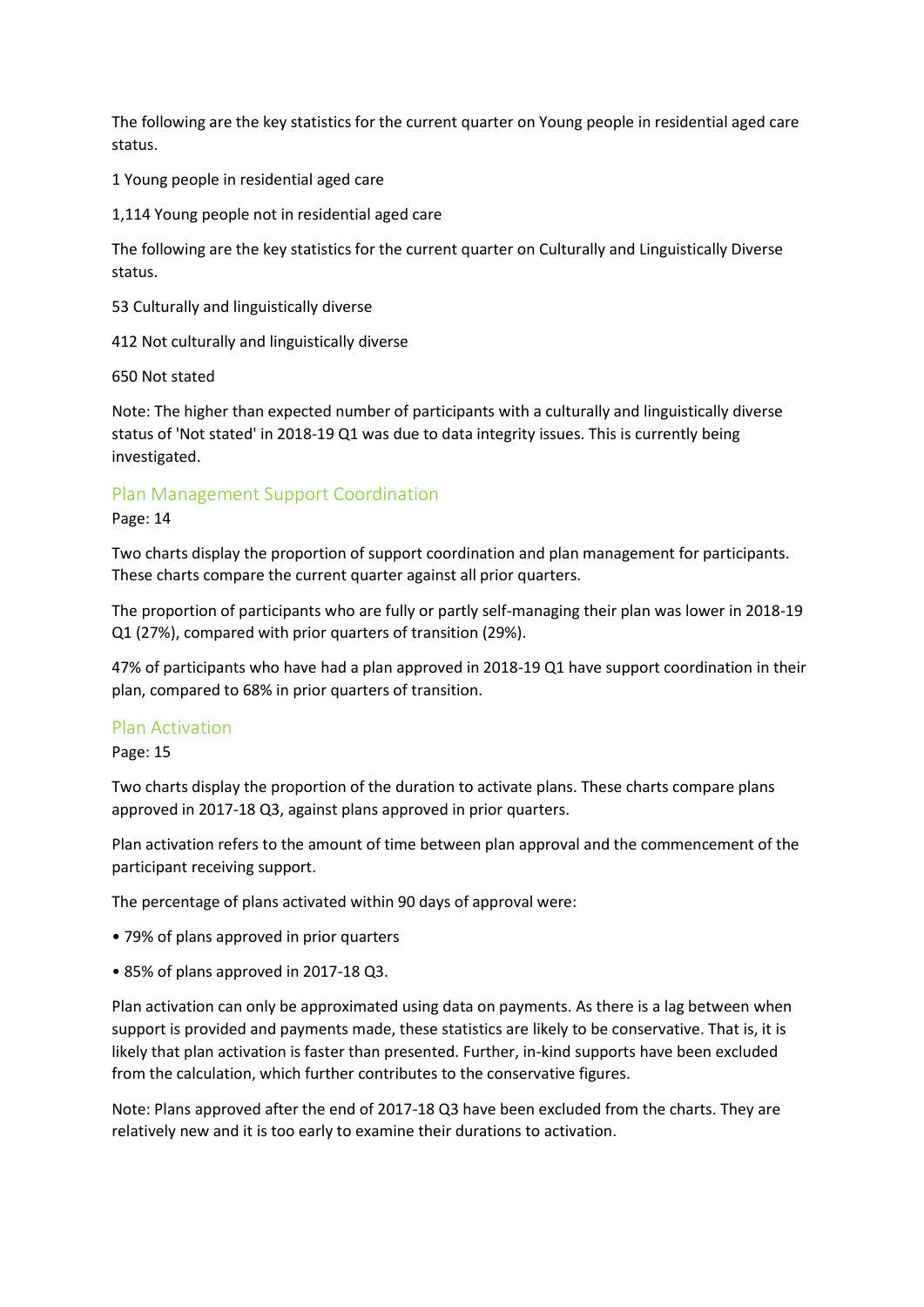### Participant Outcomes

Page: 16

A chart displays selected key baseline indicators for participants.

Information was collected from 98% of participants who have received their initial plan since 1 July 2016 (baseline outcome measures).

• 56% of participants aged 0 to before school are able to make friends outside of family/carers, compared to 68% of participants from school age to 14

• 44% of participants aged 0 to before school are engaged in age appropriate community, cultural or religious activities, compared to 37% - 43% for other age groups

• 71% of participants from school age to 14 attend school in a mainstream class, compared to 41% of participants aged 15 to 24

• 24% of participants aged 25 and over have a paid job, compared to 21% of participants aged 15 to  $24$ 

• 69% of participants aged 25 and over choose what they do every day, compared to 49% of participants aged 15 to 24

## Family/Carers Outcomes

Page: 17

A chart displays selected key baseline indicators for family and carers of participants.

The percentage of participants' family/carers:

- working in a paid job was highest for participants aged 15 to 24 (52%)
- able to advocate for their child/family member was highest for participants aged 0 to 14 (81%)
- who have friends and family they can see as often as they like was highest for participants aged 15 to 24 (60%)
- who feel in control selecting services was highest for participants aged 25 and over (62%)

• who support/plan for their family member through life stage transitions was highest for participants aged 0 to 14 (88%)

#### Has the NDIS helped? Participants

Page: 18

A chart displays the responses from participants to the question: 'Has the NDIS helped?' split into age categories and life domains.

Perceptions of whether the NDIS has helped.

Participants who entered the Scheme between 1 October 2016 and 30 September 2017 and had a plan review approximately one year later were asked questions about whether the NDIS had helped them.

For each age category, the percentage responding 'Yes' was highest for the domain of Daily Living.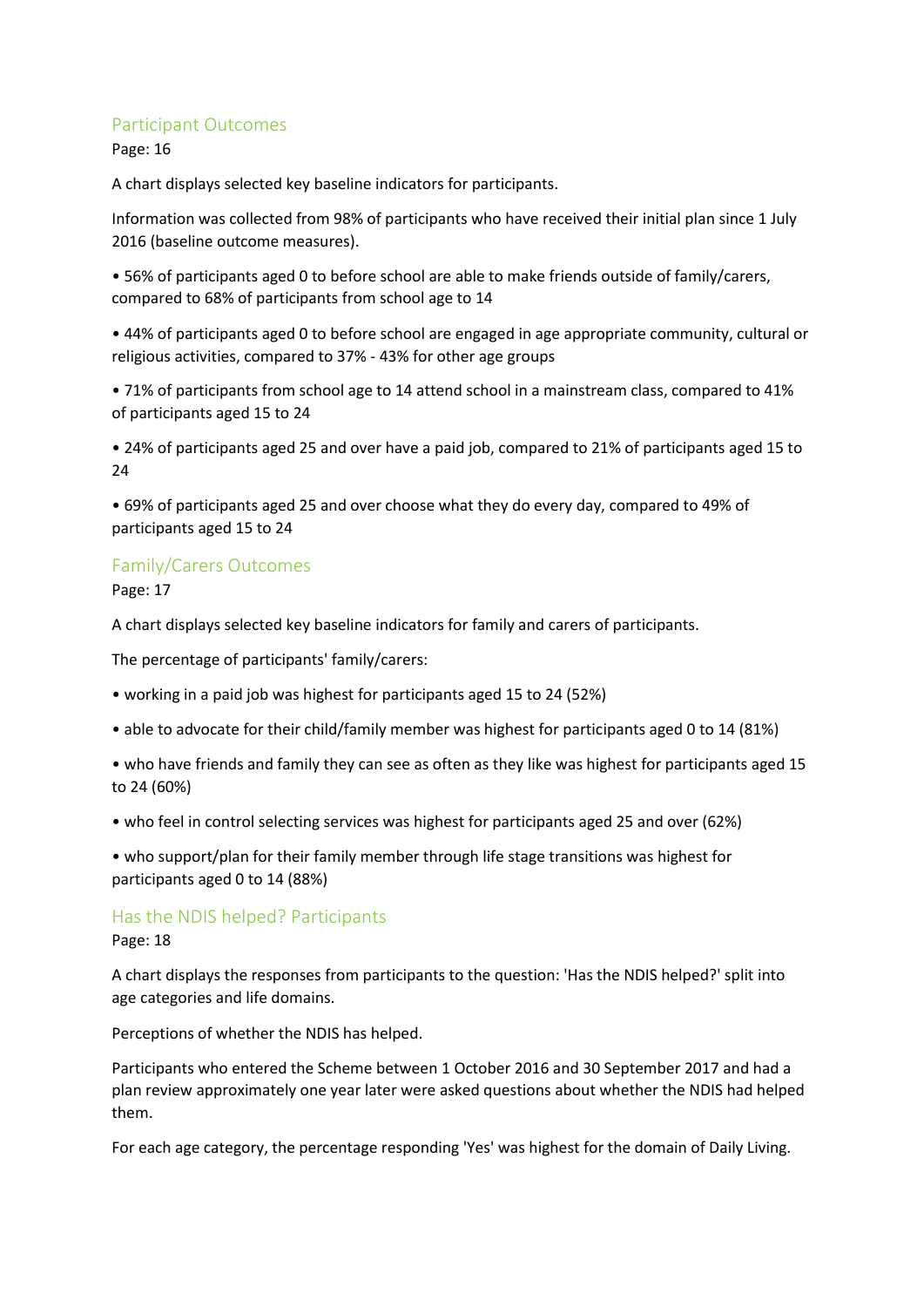The national report includes data on participants who entered the Scheme in 2016-17 Q1 and were asked questions about whether the NDIS had helped them at the end of their second year of the Scheme (as well as at the end of their first year in the Scheme). This gives an indication of the effect of the NDIS on participants over a longer period of time. As only one quarter of data is available, results by State/Territory are not yet available.

### Has the NDIS helped? Family/Carers

Page: 19

A chart displays the responses from family/carers of participants to the question: 'Has the NDIS helped?' split into age categories and life domains.

Perceptions of whether the NDIS has helped

Families and carers of participants who entered the Scheme between 1 October 2016 and 30 September 2017 and had a plan review approximately one year later were asked questions about whether the NDIS had helped them.

The percentage responding 'Yes' was higher in all areas for family/carers of participants aged 0 to 14 than participants aged 15 and over.

The NDIS has helped families and carers of participants most with accessing services, programs and activities, and with life stage transitions.

#### Participant Satisfaction

Page: 20

A chart displays, by quarter, the proportion of participants describing satisfaction with the Agency's planning process as 'good' or 'very good'.

83% of participants rated their satisfaction with the Agency's planning process as either good or very good in the current quarter.

A new participant satisfaction survey has been developed. Going forward it will better record the experience of NDIS participants, and their families and carers, at different stages of the participant pathway.

Participant satisfaction dropped in earlier quarters of transition, but has improved significantly in recent quarters.

Note: Participant satisfaction results are not shown if there is insufficient data in the group.

# PART 2: Committed Supports and Payments

Page: 21

Both committed and paid supports to participants are increasing in line with growing scheme.

Overall, \$10.9m has been paid to providers and participants for supports provided in 2014-15, \$51.1m in 2015-16, \$131.2m in 2016-17, \$159.9m in 2017-18 and \$36.2m in 2018-19 Q1.

Summary

Page: 22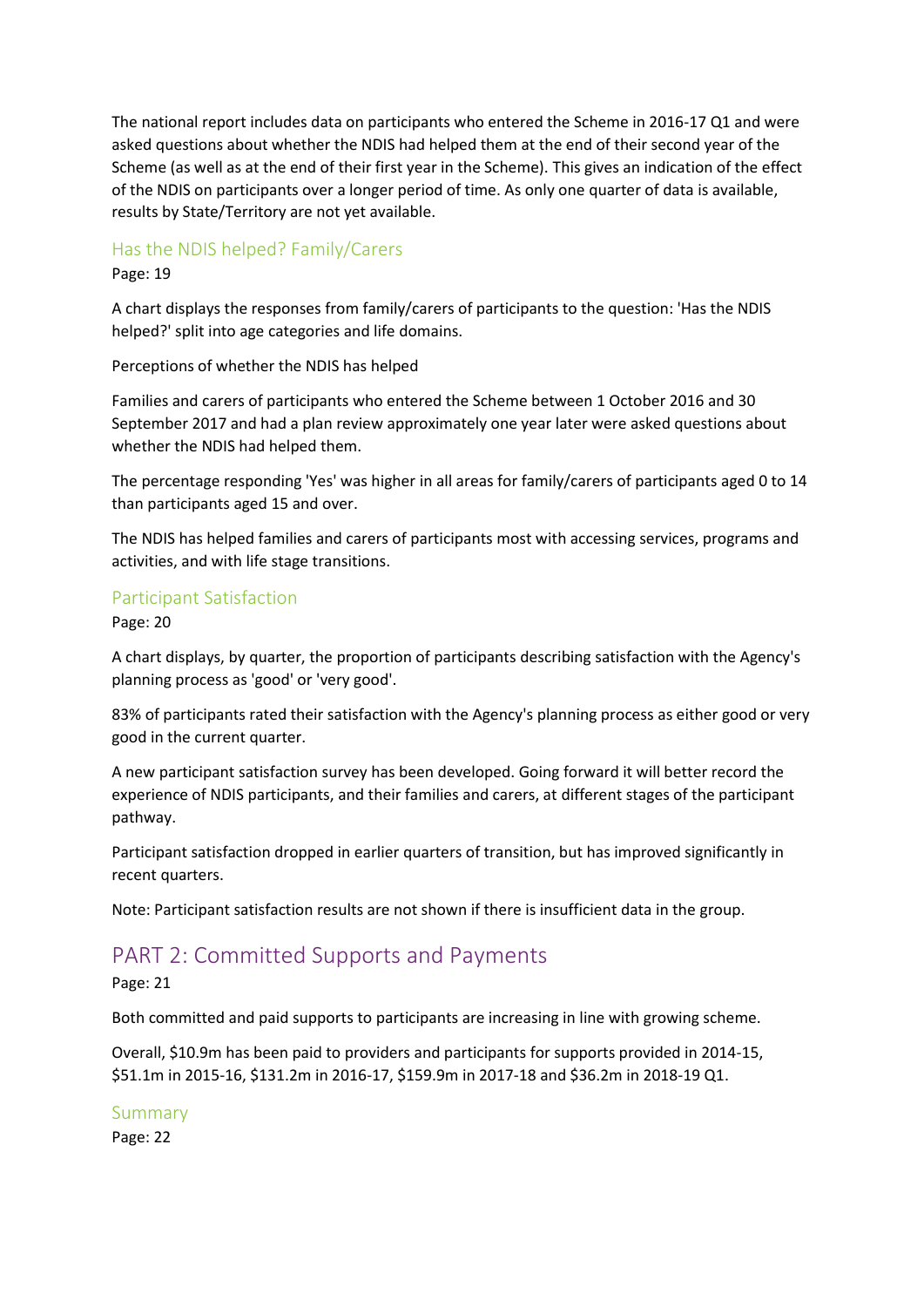This section presents information on the amount committed in plans and payments to service providers and participants.

The following are the key statistics on Committed Supports and Payments:

\$471.4 million of committed supports in respect of prior financial years including trial

\$68.2 million of supports in respect of 2018-19 Q1

\$10.9m has been paid to providers and participants for supports provided in 2014-15, \$51.1m in 2015-16, \$131.2m in 2016-17, \$159.9m in 2017-18 and \$36.2m in 2018-19 Q1.

Overall, 58% of committed supports were utilised in 2014-15, 73% in 2015-16, 78% in 2016-17 and 74% in 2017-18.

The 2017-18 and 2018-19 experience is still emerging.

#### Committed Supports and Payments

Page: 23

A table and a graph show the comparison between the total committed supports and paid support for each year since scheme inception.

Committed supports by year that the support is expected to be provided, compared with committed supports that have been used (paid).

Of the \$539.5 million that has been committed in participant plans, \$389.2 million has been paid to date.

In particular, for supports provided in:

2014-15: \$10.9m has been paid

2015-16: \$51.1m has been paid

2016-17: \$131.2m has been paid

2017-18: \$159.9m has been paid

2018-19 Q1: \$36.2m has been paid

#### Committed Supports by Cost Band

Page: 24

Two charts (including and excluding SSA) show the comparison of the distribution of average annualised committed supports by cost band for the current and previous quarter.

As at September 2018 the average annualised committed supports have remained consistent with prior quarters when participants with shared supported accommodation (SSA) supports are included.

This is also the case when SSA is excluded.

## Committed Supports by Age Band Page: 25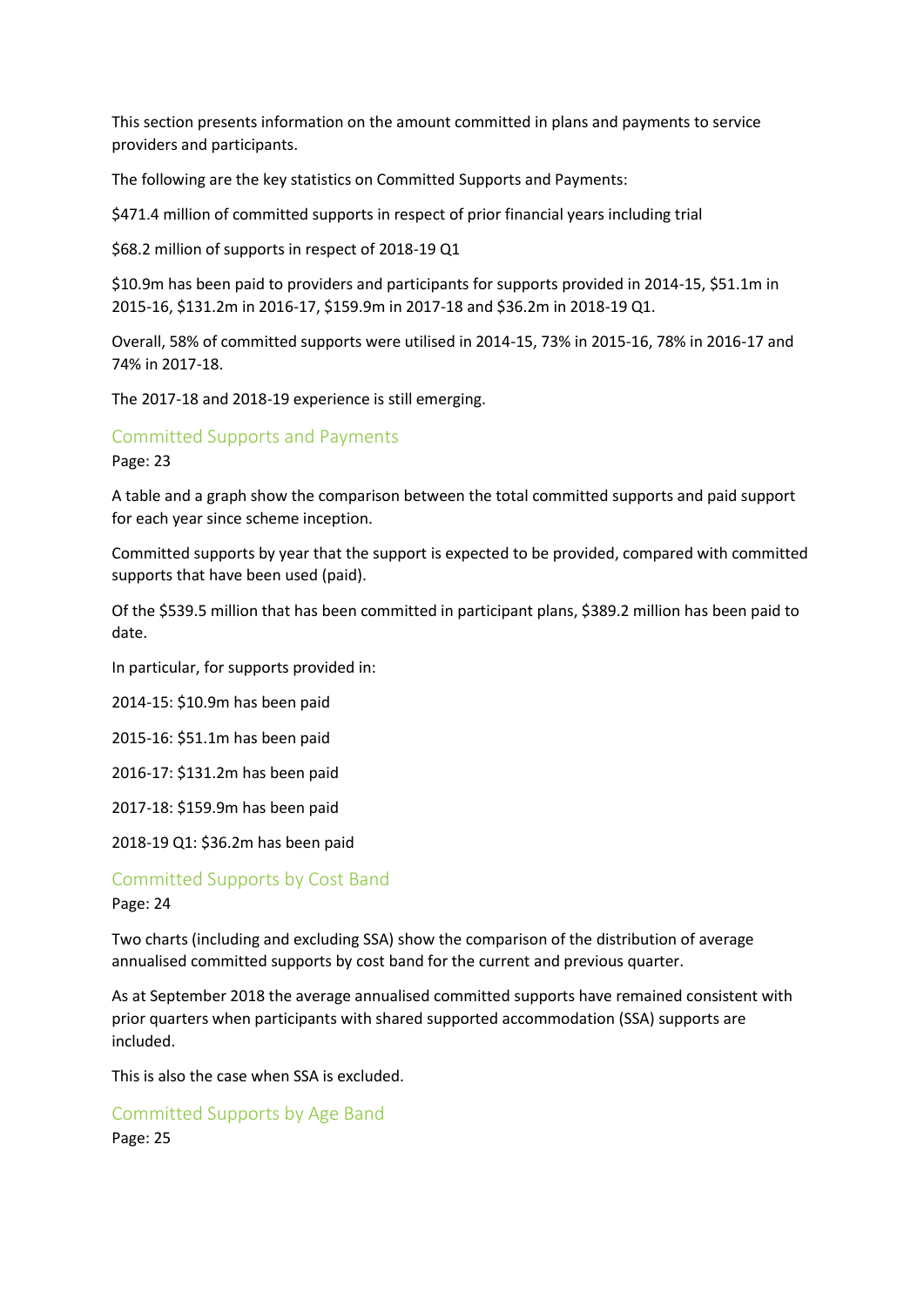A graph shows the comparison between the average annualised committed supports by age band for the current and previous quarter.

Average annualised committed supports increase steeply up to age 25 and then stabilise at older ages.

### Committed Supports by Disability Group

Page: 26

A graph shows the comparison between the average annualised committed supports by primary disability group for the current and previous quarter.

Participants with Acquired Brain Injury and Spinal Cord Injury have the highest average annualised committed supports.

Note: Average annualised committed supports are not shown if there are insufficient data in the group.

### Committed Supports by Level of Function

Page: 27

A graph shows the comparison between the average annualised committed supports by level of function for the current and previous quarter.

The average annualised committed supports generally increase for participants with lower levels of function.

Note 1: Average annualised committed supports are not shown if there are insufficient data in the group.

Note 2: High, medium and low function is relative within the NDIS population and not comparable to the general population.

#### Utilisation of Committed Supports

Page: 28

A graph shows the comparison between the utilisation of committed supports by the year that the support was expected to be provided.

Utilisation of committed supports by year that the support was expected to be provided as at 30 June 2018, compared with 30 September 2018.

As there is a lag between when support is provided and when it is paid, the utilisation in 2017-18 and 2018-19 will increase.

The utilisation of committed supports in 2017-18 will increase further as there is a lag between when support is provided and when it is paid. The experience for 2018-19 is also still emerging.

## PART 3: Providers and Markets

Page: 29

As at 30 September 2018 there were 1,053 approved providers in Western Australia.

33% of approved providers were active in Western Australia at 30 September 2018, and 67% were yet to have evidence of activity.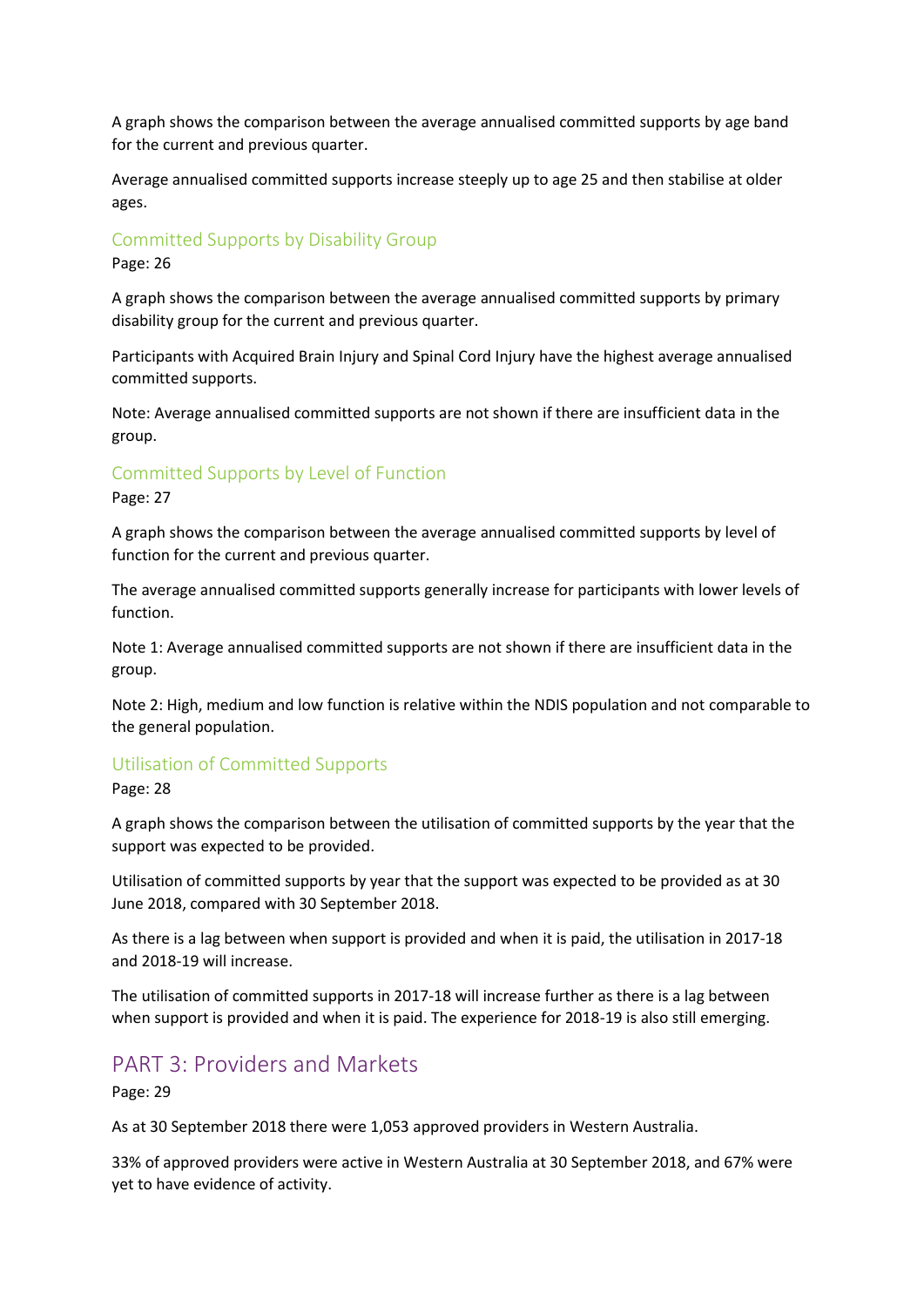#### Summary

#### Page: 30

This section contains information on registered service providers and the market, with key provider and market indicators presented.

#### Provider registration

•To provide supports to NDIS participants, a service provider is required to register and be approved by the NDIA.

•Providers register with the NDIA by submitting a registration request, indicating the types of support (registration groups) they are accredited to provide.

How providers interact with participants

•NDIS participants have the flexibility to choose the providers who support them.

•Providers are paid for disability supports and services provided to the participants.

The following are the key statistics:

1,053 approved providers, 33% of which were active in Western Australia at 30 September 2018

80-95% of payments made by the NDIA are received by 25% of providers

20% of service providers are individuals/sole traders

Assistance products for personal care and safety has the highest number of approved service providers, followed by therapeutic supports and personal mobility equipment

#### Providers over time

Page: 31

A chart displays the cumulative number of approved service providers since June 2016 by the type of provider, individual/sole trader or company/organization.

As at 30 September 2018, there were 1,053 registered service providers, of which 207 were individual/sole trader operated businesses and 846 were companies or organisations.

The number of approved service providers increased from 1,048 to 1,053 in the quarter.

20% of approved service providers are individuals/sole traders.

1.62 average providers per participant

#### Proportion of Active Providers

Page: 32

The figure displays the proportion of active and not yet active providers.

Change in the activity status of providers.

As at 30 September 2018, 33% of providers were active and 67% were yet to have evidence of activity. Of all providers, 114 began delivering new supports in the quarter.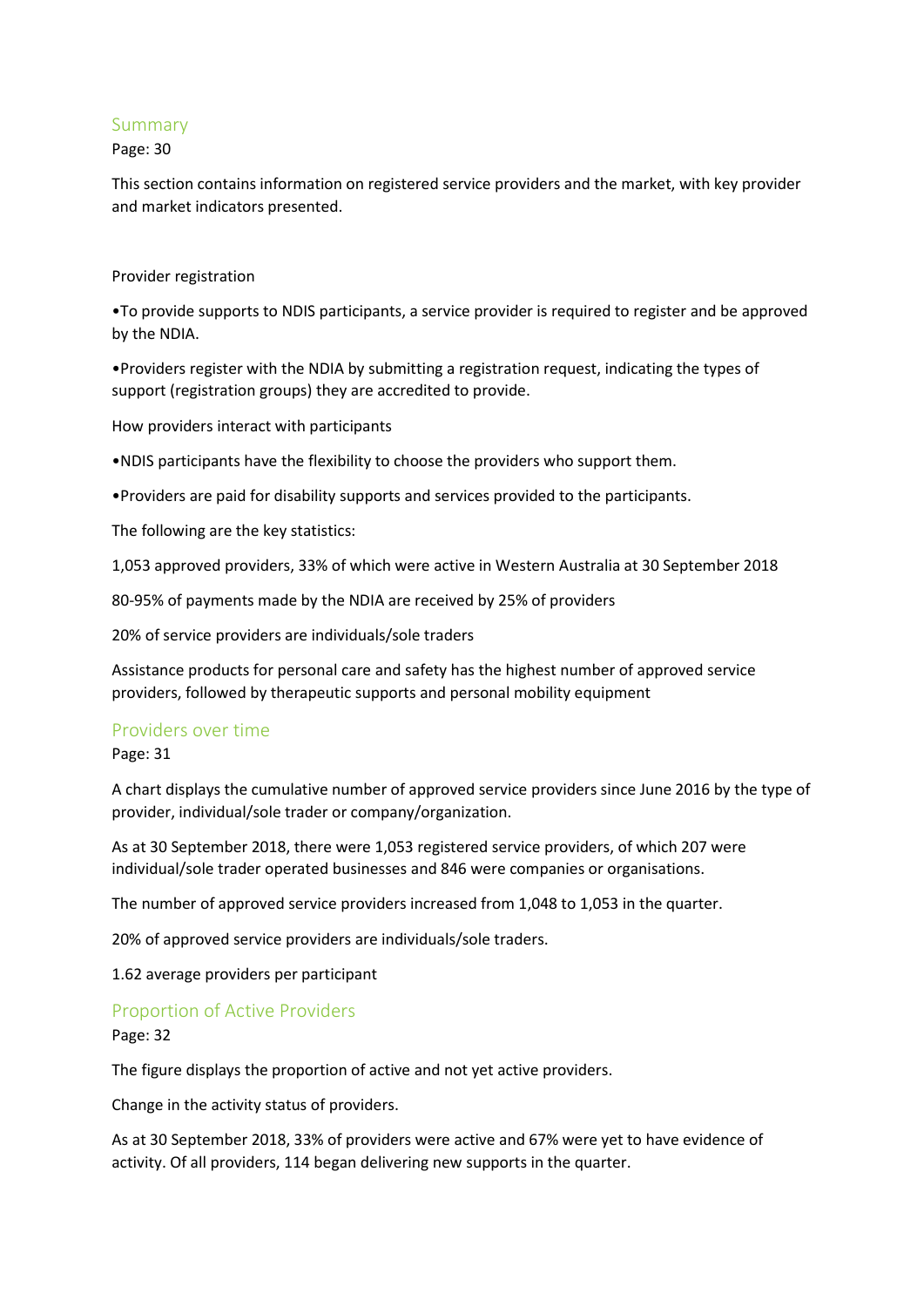### Approved Registration groups

Page: 33

A chart displays the approved providers by the changes in registration group and percentage over the quarter.

The number of approved providers has increased for most registration groups over the quarter.

The registration groups with the largest numbers of approved providers continue to grow:

- Assistance products for personal care and safety: from 306 to 311 (2% increase)
- Therapeutic Supports: from 248 to 252 (2% increase)
- Personal Mobility Equipment: from 231 to 233 (1% increase)
- Household Tasks: from 182 to 187 (3% increase)
- Assistance with travel/transport arrangements: from 175 to 181 (3% increase)

#### Active Registration groups

Page: 34

A chart displays the active providers by the changes in registration group and percentage over the quarter.

The number of active providers in each registration group has increased for some registration groups over the quarter.

The registration groups with the largest numbers of active providers continue to grow:

- Therapeutic Supports: from 118 to 134 (14% increase)
- Assistance products for personal care and safety: from 84 to 91 (8% increase)
- Participation in community, social and civic activities: from 74 to 79 (7% increase)
- Daily Personal Activities: from 59 to 68 (15% increase)

• Assistance in coordinating or managing life stages, transitions and supports: from 58 to 63 (9% increase)

#### Market share of top providers

Page: 35

An object displays the market share of the top 25% of providers by registration group.

25% of service providers received 80-95% of the dollars paid for major registration groups.

The following are the key statistics for the market share of the top 25% of providers by registration category:

81% Daily personal activities

89% Early intervention supports for early childhood

82% Participation in community, social and civic activities